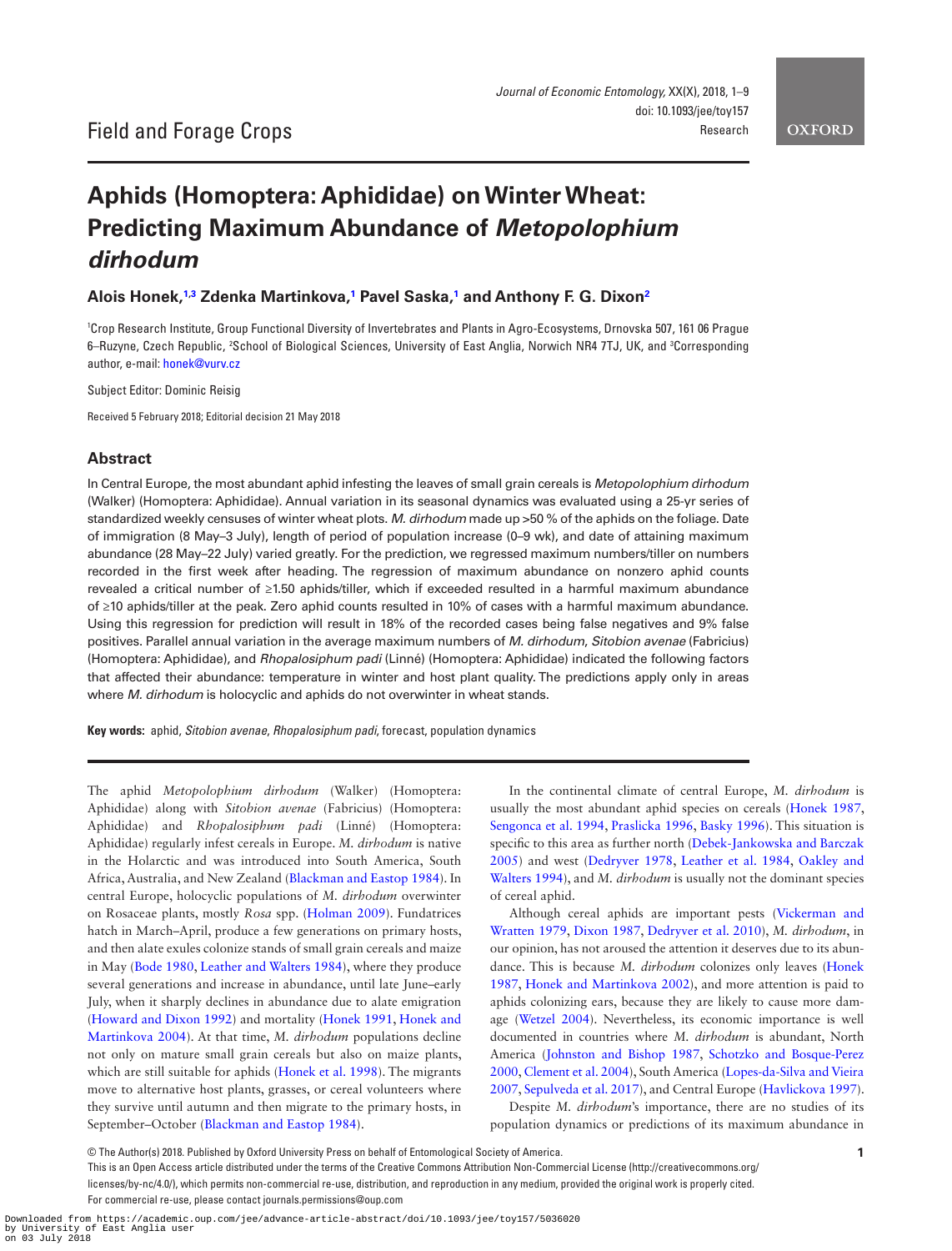central Europe. In this article, using a 25-yr-long series of observations on the seasonal dynamics of *M. dirhodum* in stands of winter wheat, we address three topics: 1) Annual variation in seasonal population dynamics, 2) prediction of maximum abundance attained in a season, and 3) its correlation with the presence of other cereal aphid species.

# **Material and Methods**

# Aphid Counts

Aphids were counted from 1992 to 2016 in production stands of winter wheat at Praha-Ruzyně in the western Czech Republic growing within a 1-km2 area centered at 50.086N 14.294E and at an altitude of 320–360 m. The wheat stands were cultivated in accordance with recommended agriculture practices [\(Spaldon 1982](#page-8-5), [Palik et al.](#page-7-21)  [2009](#page-7-21)). No insecticides were applied during this study, and fungicides and fertilizers were sprayed early in the season before aphids arrived. Every year,  $5 - \times 10$ -m plots were placed in a line transect across a wheat field, 30–50 m apart, with a 30-m minimum distance from the field margin. The number of plots varied but in most years there were three replicates. The plots were split into a  $5 - \times 5$ -m subplot in which the wheat crop was thinned by removing plants in mid-April (further referred to as sparse, with crop density at the time of maximum aphid abundance [MA] 40–45 tillers/m<sup>2</sup>) and a 5- × 5-m subplot where the crop stand was left not thinned (further referred to as dense, 270–290 tillers/m2 ). Tiller density was established at the time of aphid maxima at 10 randomly placed plots of  $25 \times 25$  cm size in each sparse and dense subplot. Since aphid abundances in sparse and dense stands are different [\(Honek and Martinkova 1999](#page-7-22)), this design increased the spatial diversity in aphid abundance. Each year, weekly aphid counts were conducted on 30–300 tillers per subplot during the 6–10 wk that they were present on wheat. Data were recorded as aphids/tiller within each subplot, separately for each aphid species.

#### Statistical Analysis

The analysis was made in R version 3.3.3 [\(R Core Team 2017\)](#page-7-23). Prior to the analysis, the aphid counts were  $log_{10}$  transformed to increase the normality of the data. As the first step we tested whether the MA differed between dense and sparse stands to ascertain whether this factor should be included in the following analyses. To do this, we used a linear mixed model with random intercept, in which the random term consisted of the year of counting, and the nlme package [\(Pinhero et al. 2017](#page-7-23)). This is because aphid counts might be correlated across stands within a particular year (Honě[k et al. 2017b](#page-7-24)), so this possible correlation was accounted for in all the models tested. Restricted maximum likelihood (REML) was used during the selection of the random term, and maximum likelihood was used to simplify the fixed terms in the models within the final structure of the random term [\(Zuur et al. 2009\)](#page-8-6). The final model was then refitted using REML to obtain estimates of the parameters along with their standard errors ([Zuur et al. 2009](#page-8-6)). Log-likelihood ratio (L-ratio) was used to compare the models ([Zuur et al. 2009\)](#page-8-6).

We tested whether the abundance of *M. dirhodum* on leaves at the time of heading can be used to predict the probability that the loss of yield due this aphid will be economically important. For the following practical reasons, the time when 50% of the tillers are at the heading stage was chosen as the time when aphid counts could be used to predict maximum abundance: 1) the timing of the peak in population is unknown, 2) heading stage can be easily determined in practice, and 3) its use resulted in reliable predictions in the case of *S. avenae* (Honěk et al. 2017). For this, we set

the 'damage threshold' (DT) at 10 aphids/tiller, which causes a 6% loss of yield according to [Niehoff and Stäblein \(1998\)](#page-7-25). The maximum abundance was therefore regressed within the mixed effect modeling against the abundance at the time of heading. This was repeated both with and without taking the factor of crop density into account. Including plant density in the model enabled the use of specific prediction formulae for dense or sparse sites if the density factor is significant. Neglecting the plant density factor, on the other hand, provides a more general formula for situations when crop density varies greatly within the field, which is the usual situation in certain countries. To choose the best model, the two random effects models (one that included random intercept only and another that included both random intercept and random slope) were compared based on the L-ratio. Critical aphid abundance  $(N_{\ldots})$  at heading, i.e., the abundance that results in the aphid maximum exceeding DT, was estimated based on the regression parameters. In evaluating the quality of the predictions (predicted abundance denoted as PA) of the regressions, the experimental values were considered as a proxy of predicted data and classified as true negative ( $MA < DT$ ,  $PA < N<sub>crit</sub>$ ), true positive (MA > DT, PA >  $N_{\text{crit}}$ ), false negative (MA > DT, PA <  $N_{\text{crit}}$ , and false positive values (MA < DT, PA >  $N_{\text{crit}}$ ).

The correlation of maximum abundance of *M. dirhodum* with that of *S. avenae* or *R. padi* on leaves in dense and sparse stands was tested in a similar way to that described above, i.e., including crop density in the fixed term, and comparing two different random effect models, to reveal whether the response of individual aphid species to plant quality and environmental conditions is similar. Relationship of the level of MA of *M. dirhodum* each year on the date it was reached (Julian day) was analyzed using a random effect model with density, Julian day, and their interaction as fixed terms and the year of sampling as the random term.

# **Results**

#### Annual Variation in Abundance

Maximum abundance of *M. dirhodum* across stands varied among years with peaks in 1992, 2005, and 2009, and minima in 1995, 2000, and 2016 [\(Fig. 1A](#page-2-0)). Overall, *M. dirhodum* was the most abundant species (mean maximum abundance calculated using annual average data is 25.2 ± 8.23 individuals/tiller) followed by *R. padi*  $(4.4 \pm 1.32 \text{ individuals/tiller})$  and *S. avenae*  $(2.5 \pm 0.81 \text{ individuals})$ als/tiller). The relative contribution of individual species to the total aphid population varied among years. *M. dirhodum* made up the highest percentage (>97% of total aphid population on leaves) in 1994 and 2006, lower percentages (32–37%) in 1995, 1998, and 2001, and in 2016, it was nearly absent (<1% of aphid population on leaves; [Fig. 1B](#page-2-0)). Thus, during the period of this study, *M. dirhodum* accounted for 75% of the aphid population on leaves. It was the species that made up the majority of the aphid population in years when aphids were abundant and the only species that frequently reached an economically important level of abundance on leaves. Other species, although sometimes dominant in aphid populations on leaves (as *S. avenae* in 1995, 1998, 2001, and 2016), rarely exceeded economically important levels of abundance (*S. avenae* in 2009; *R. padi* in 2008). The prediction of maximum abundance was thus calculated only for *M. dirhodum*.

# Seasonal Dynamics

The dates of first record and maximum abundance of *M. dirhodum* varied among years ([Fig. 2A\)](#page-3-0). In particular years, *M. dirhodum* in the subplots was first observed at the earliest on 8 May (2007) and at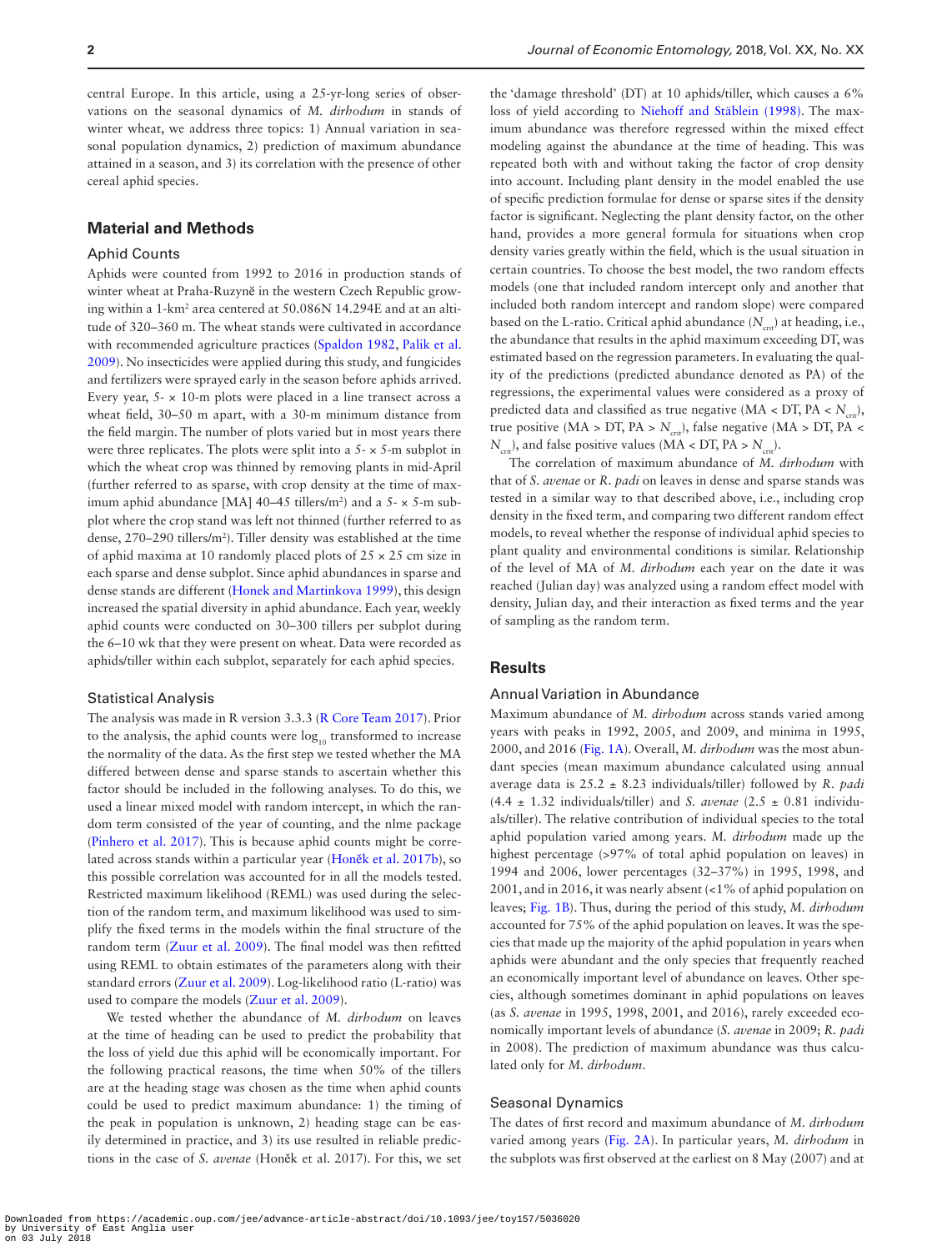

**Fig. 1.** Annual variation in the abundance of *Metopolophium dirhodum*, *Sitobion avenae,* and *Rhopalosiphum padi* on leaves of winter wheat at the time of peak abundance. (A) Average (±SE) abundance (*n* individuals/tiller). In 1992, average abundance of *M. dirhodum* was 191 ± 121.4 aphids/tiller. (B) Percentage of particular species in the total aphid population at the time of maximum abundance.

the latest on 3 July (1995; [Fig. 2A\)](#page-3-0). The median date of first observation was 22 May. The maximum abundances were recorded between 28 May (2001) and 22 July (1996; [Fig. 2A\)](#page-3-0). The median date of maximum abundance was 26 June. The extremely early or late dates of the maximum abundance were recorded in years when *M. dirhodum* was rare. As the times for *M. dirhodum* of the first record and maximum abundance varied greatly, the period for which it infested the crop varied considerably, between 1 and 9 wk, with a mode of 4 wk ([Fig. 2B](#page-3-0)). Mean length of the period from first detection of this aphid to the day of maximum abundance (calculated excluding eight cases when aphids were recorded only once and the length of their persistence on plants was thus zero) was  $4.8 \pm 0.15$  wk. Across years, maximum abundance was independent of the date it was attained (LME: L-ratio =  $1.528$ ; df =  $1$ ;  $P = 0.216$ ), but again the dates of maximum abundance were correlated within each year (LME: L-ratio = 165.7455; df = 1; *P* << 0.001; intra-class correlation, ICC =  $0.500$ ).

#### Effect of Crop Density

The maximum abundance of *M. dirhodum* differed between dense and sparse stands (LME: L-ratio = 127.330; df = 1; *P* << 0.001), with aphids being more abundant in sparse (18.5  $\pm$  3.17 individuals/

<span id="page-2-0"></span>tiller) than in dense  $(3.6 \pm 0.70)$  individuals/tiller) stands. The random intercept model fitted the data significantly better than the fixed effect model (LME: L-ratio = 172.546; df = 1; *P* << 0.001), which indicates that within years the maximum abundances were correlated (ICC =  $0.83$ ), i.e., the within-year variation in abundance was similar across plots.

#### Predicting Maximum Abundance

The period from heading to maximum abundance varied greatly between years. In the 138 subplots investigated over the 25 yr, there were 4 cases (2.9%) of the maximum abundance occurring before heading, 9 (6.5%) of the population peaking at heading, and 125 (90.2%) of the population peaking after heading, most frequently 3 wk after heading [\(Fig. 3\)](#page-4-0). In the 134 plots where aphids peaked at or after heading, there were 33 cases (24.6%) when the recorded aphid abundance was zero at heading and the aphids might have arrived later in these stands. Data for the 101 plots (75.4%) with nonzero aphid counts at heading were used to calculate the regression of MA on abundance at heading.

The full mixed ANCOVA model indicates that the relationship between the density at heading and maximum density differs among years as the random slope and intercept model provided a better fit to the data than the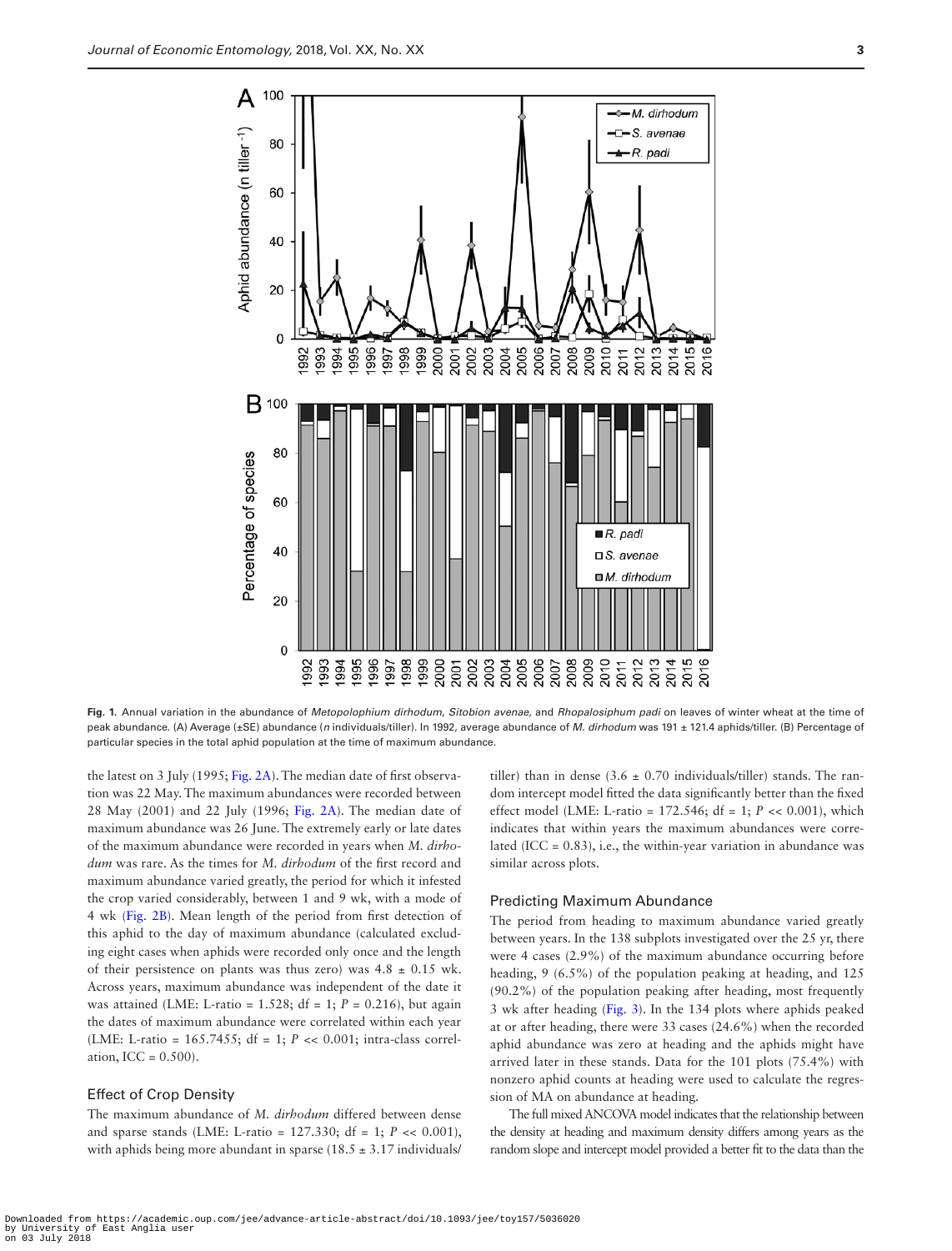

**Fig. 2.** Seasonal variation in the presence of *Metopolophium dirhodum* in particular subplots, 1992–2016. (A) Frequency of the date (Julian day) of the first finding (start of population development) and date when maximum abundance was recorded (maximum). (B) Frequency of the length (weeks) of the period of aphid presence from date of first finding until date when the maximum abundance was recorded (0 wk = aphids were established only at one census in the season).

simpler random intercept model (LME: L-ratio =  $13.607$ ; df =  $2$ ;  $P = 0.001$ ). The subsequent model simplification revealed that the slope of the regression was close to the level of significance ([Table 1](#page-4-1)), indicating that density at heading cannot be used for predicting the maximum abundance when the density of plants is included in the model. Therefore, we tested this relationship separately for dense and sparse stands [\(Fig. 4A\)](#page-5-0). We found that in sparse stands the maximum abundance was unrelated to abundance at heading, whereas it was in dense stands [\(Table 1](#page-4-1)). We also found that the random slope and intercept model provided a better fit for dense stands (LME: L-ratio = 11.191;  $df = 2$ ;  $P = 0.004$ ) than for sparse stands (LME: L-ratio = 0;  $df = 2$ ;  $P = 1$ ), which indicates that the variability in the relationship among years was important in dense but not in sparse stands.

As variation in crop density is usual in the field, we created a common regression for stands regardless of plant density ([Fig. 4B\)](#page-5-0). In this model, the maximum density was highly correlated with the density

<span id="page-3-0"></span>at heading ([Table 1\)](#page-4-1), though the within-year correlation was not high (ICC = 0.450). From this model, the critical abundance of *M. dirhodum* on leaves at heading was estimated to be  $N_{\text{crit}} = 1.5$  individuals/ tiller. Based on the results of this regression, there were 101 cases of which 80 were negative and 21 positive predictions, of which 18 were false negative predictions (maximum abundances 10.4–65.8 aphids/ tiller) and 9 false positive predictions (maximum abundances 5.2–9.0 aphids/tiller). Of the populations, whose abundance at heading was zero, only four exceeded 10 aphids/tiller at maximum abundance.

# Correlations in the Abundance of the Three Species of Aphids on Wheat

Despite the annual variation in abundance (Fig. 1), maximum numbers of the three species on leaves were correlated. Maximum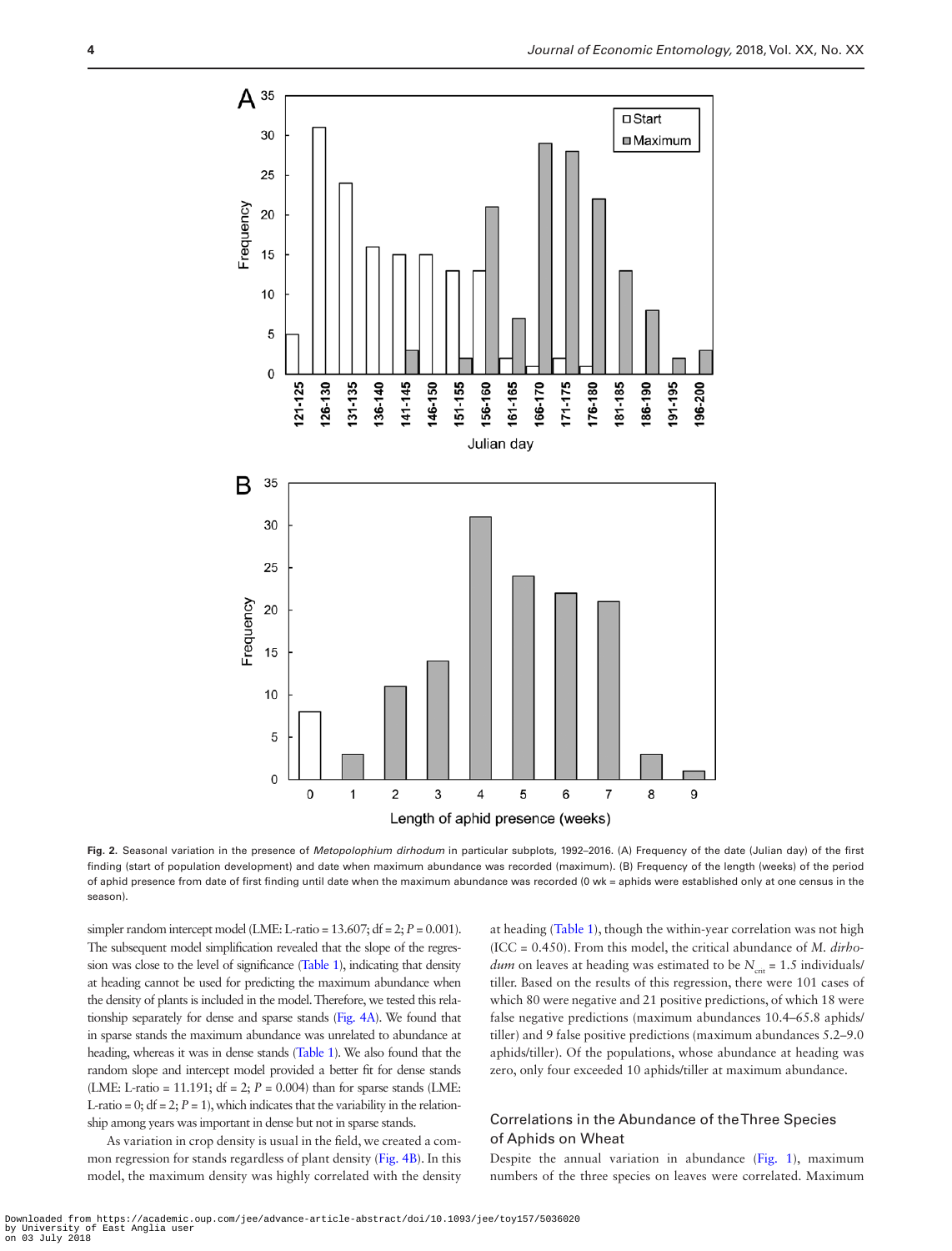abundances of *S. avenae* and *R. padi* were higher in sparse than in dense plots ([Fig. 5\)](#page-5-1). Maximum abundances of *M. dirhodum* and *S. avenae* were correlated in both sparse and dense stands based on the random intercept model (LME: L-ratio =  $142.671$ ; df = 2;  $P \ll 0.001$ ; ICC = 0.681), with identical slope for both stands (LME: L-ratio =  $0.422$ ; df = 1;  $P = 0.516$ ; [Fig. 5A\)](#page-5-1). Similarly, maximum abundances of *M. dirhodum* and *R. padi* were correlated in both sparse and dense stands based on the mixed effects model (LME: L-ratio =  $68.620$ ; df = 2;  $P \ll 0.001$ ), with identical slopes (LME: L-ratio =  $0.003$ ; df = 1; *P* = 0.956; [Fig. 5B\)](#page-5-1); however in this case the random intercept and slope model fitted the data better (LME: L-ratio = 142.671;  $df = 2$ ;  $P = 0.028$ ), which indicates that the relationship between these two species was different.

# **Discussion**

#### Timing of *M. dirhodum* Presence in Wheat Crops

Because *M. dirhodum* is the only cereal aphid that feeds exclusively on the leaves, it can be present on wheat from seedling emergence until crop senescence. In central Europe, *M. dirhodum* may for a time colonize early sown wheat stands in late summer and autumn ([Miller](#page-7-26)  [1956](#page-7-26)) but do not survive overwinter. In Western Europe, populations of *M. dirhodum* may survive in cereal stands until spring ([Dedryver](#page-7-27)  [and Gellé 1982](#page-7-27)), but their survival is lower than that of other cereal



<span id="page-4-0"></span>**Fig. 3.** The frequency of the length of the time interval (weeks) from heading to the date when maximum abundance of *Metopolophium dirhodum* was recorded in particular subplots, 1992–2016. The maxima occurred 1–2 wk before heading (black), at the time of heading (white), or 1–6 wk after heading (gray).

aphids [\(Alford et al. 2014\)](#page-6-1). In the Czech Republic, autumn populations on wheat die out during winter because of low temperatures. The authors have not observed overwintering of anholocyclic strains in cereal stands over the last 40 yr (Honěk et al. 2017). This is consistent with the report that *M. dirhodum* populations overwintering in crop stands experience 60% mortality on any day when temperatures drop below −10°C [\(Williams 1980](#page-8-7), [Leather 1993](#page-7-28)). Since 1993, there were on average  $13.1 \pm 1.70$  (2–32) such frost days per winter period at Praha-Ruzyně, which may decrease the size of the overwintering population to  $6.7 \times 10^{-6}$  of its autumn value, i.e., result in extinction. There were only four winters with less than five 'frost days', which could result in the survival of more than 1% of the original population. Nevertheless, even under the more favourable conditions of mild winters, no *M. dirhodum* have survived overwinter on cereals at the study site since 1977 when systematic observations using sweeping and/or direct counts started (A. Honek, unpublished data).

Winter wheat stands were thus populated in the spring by migrants from primary hosts. In western Europe, migration from *Rosa* terminates around mid-May ([Leather and Walters 1984\)](#page-7-3). In our study, the median date of first finding, 22 May, was slightly later. This may reflect a difference in the timing of this aphid's life cycle in oceanic and continental climates. A difficulty in determining the exact date of aphid arrival is the low abundance of immigrant populations at that time; in our study, the average was  $0.043 \pm 0.0053$ aphids/tiller (range 0.0031–0.4048 aphids/tiller). Therefore, the very rare early immigrants may have escaped attention. Precise determination of aphid numbers at arrival will require an enormous increase in sample size ([Boeve and Weiss 2002\)](#page-7-29), most likely to ≥1,500 tillers [\(Honek et al. 2006\)](#page-7-30), which is likely to be impracticable. The catches of *M. dirhodum* by the national grid of Johnson-Taylor suction traps also indicate early immigration [\(Anonymous 2017](#page-6-2)). In 1999–2015, first catches were recorded between 27 April and 16 May, which on average is 3 May ±1.6 d ([Anonymous 2017](#page-6-2)). In our study, the aphids arrived in some years on some plots as late as 25 June. The late immigrants may not originate from primary hosts but from neighboring cereal and maize stands that were colonized earlier in the year.

#### Factors Affecting Population Growth

Aphids that colonize the leaves of wheat have a much longer period over which to increase in abundance than those species that colonize the ears, which are only available for a short period from heading to the dough developmental stage. In fact, the time that elapsed between arrival and maximum abundance, 0–9 wk for *M. dirhodum* on leaves ([Fig. 4\)](#page-5-0), is greater than the 2–7 wk for *S. avenae* on the

<span id="page-4-1"></span>**Table 1.** The results of using mixed effect models to predict the maximum abundance of *Metopolophium dirhodum* on leaves based on its abundance at the time of heading (EE) assessed in dense and sparse plots of wheat

| Model terms                    | Slope             | Intercept         | L-ratio | df | D       |
|--------------------------------|-------------------|-------------------|---------|----|---------|
| Full model <sup>a</sup>        |                   |                   |         |    |         |
| Density                        |                   |                   | 82.153  |    | < 0.001 |
| Heading                        |                   |                   | 3.457   |    | 0.063   |
| Density by heading             |                   |                   | 1.518   |    | 0.218   |
| Simple model <sup>b</sup>      |                   |                   |         |    |         |
| Heading                        | $0.454 \pm 0.081$ | $0.919 \pm 0.121$ | 27.956  |    | < 0.001 |
| Sparse stands onlyb            |                   |                   |         |    |         |
| Heading                        | $0.115 \pm 0.080$ | $0.946 \pm 0.148$ | 1.933   |    | 0.164   |
| Dense stands only <sup>a</sup> |                   |                   |         |    |         |
| Heading                        | $0.382 \pm 0.168$ | $0.518 \pm 0.131$ | 4.550   |    | 0.033   |

*a* Random slope and intercept model (random term: ~1 + EE|year).

*b* Random intercept model (random term: ~1|year).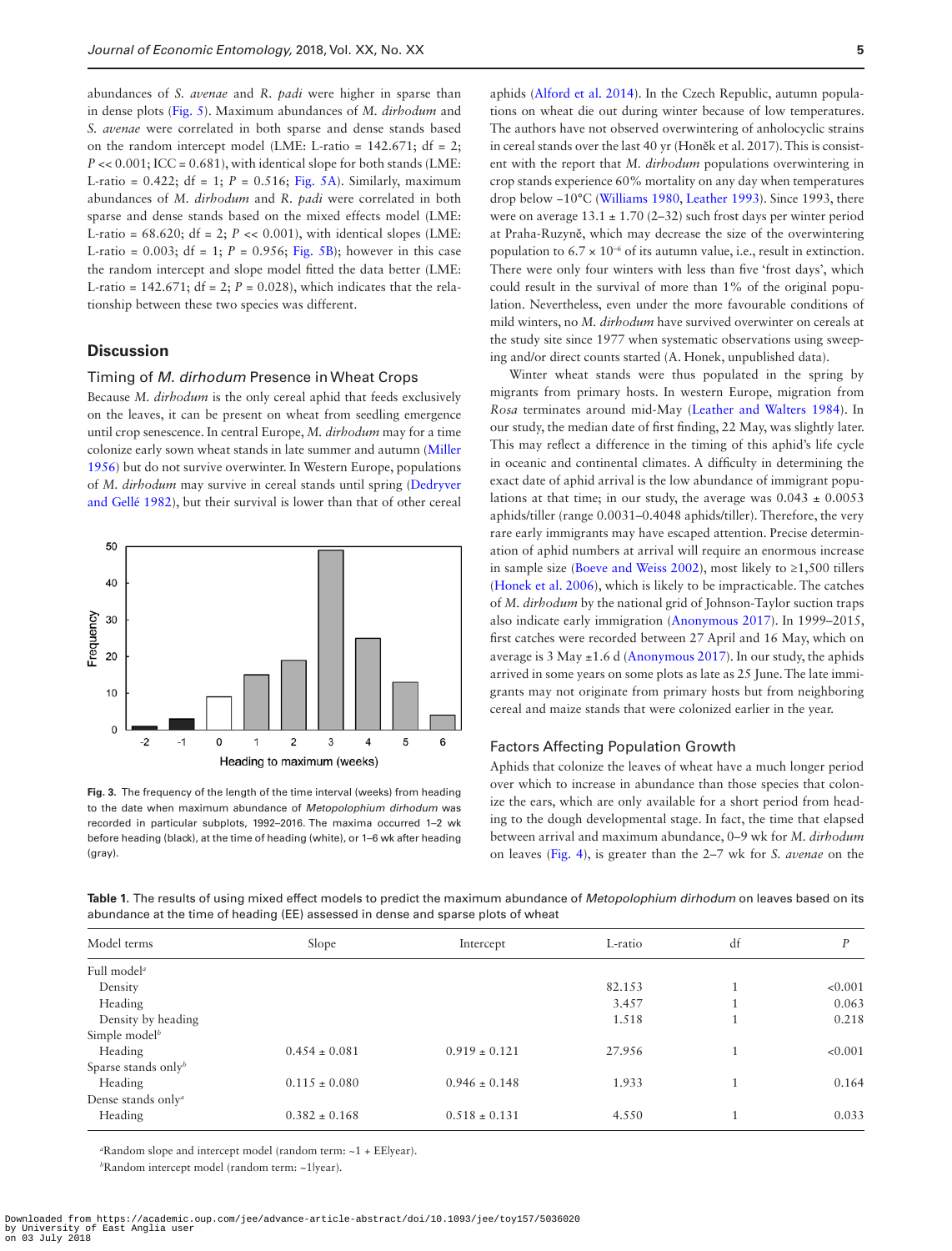



<span id="page-5-0"></span>Fig. 4. Regression of maximum abundance (log<sub>10</sub>[individuals/tiller]) of *Metopolophium dirhodum* in particular subplots on abundance at heading. (A) Separate models for sparse and dense stands, (B) model combining dense and sparse stands. Solid lines—trend lines as predicted by the LME models, thick lines indicate slopes significantly different from 0; dashed horizontal line—economic threshold of 10 aphids/tiller at maximum abundance; dashed vertical lines—critical abundance at heading as predicted by the models. Closed symbols—sparse stands; open symbols—dense stands.

ears ([Honek et al. 2017](#page-7-31)). The wider 'temporal niche' of *M. dirhodum* probably accounts for the great variation in the trajectories of the population dynamics of this species recorded in this study.

Parallel variation in the abundance of *M. dirhodum* and the other species colonizing leaves ([Fig. 3](#page-4-0)) indicates there are effects specific for particular years, probably that of temperature on host plant phenology, which is reflected in an earlier start to the increase in aphid abundance, before the migration to wheat stands [\(Brabec](#page-7-32)  [et al. 2014\)](#page-7-32). Following immigration to wheat stands, the trajectories of population development are affected by several factors. Maximum abundance of *M. dirhodum* increases with the length of period available for population development ([Honek 1991\)](#page-7-5), but this does not significantly affect annual variation in species abundance.

<span id="page-5-1"></span>Fig. 5. Regression of maximum abundance (log<sub>10</sub>[individual/tiller]) of (A) *Sitobion avenae* and (B) *Rhopalosiphum padi* on maximum abundance of *Metopolophium dirhodum* in particular subplots. Solid lines—trend lines as predicted by the LME models. Closed symbols—sparse stands; open symbols—dense stands. Data for subplots where both species have nonzero abundance.

Another factor affecting maximum abundance, population growth rate ([Honek 1991\)](#page-7-5), is determined by host plant quality. Although not empirically supported, we noticed that *M. dirhodum* thrived better in subplots with sparse plants, which have increased tiller mass, leaf size, and chlorophyll content, and an extended tillering period and greater number of tillers compared with dense stands. *M. dirhodum* prefers actively growing leaves ([Havlickova 1987\)](#page-7-33), and its abundance is positively correlated with rainfall [\(Davis et al. 2014](#page-7-34)). Moreover, sparse and dense stands differ in microclimate with sparse stands being warmer and drier than dense stands [\(Honek 1985](#page-7-35)). Temperature positively affects the development rate and fecundity of aphids, whereas high humidity has an adverse effect on population growth because it favors the development of mycoses ([Feng et al. 1992,](#page-7-36) [Honek and Martinkova 2004](#page-7-6)). Other determinants of host plant quality do not have an important effect. *M. dirhodum* thrives in well-fertilized stands [\(Duffield et al. 1997](#page-7-37), [Garratt et al. 2010,](#page-7-38) [Winder et al. 2013](#page-8-8)). As our experimental stands were maintained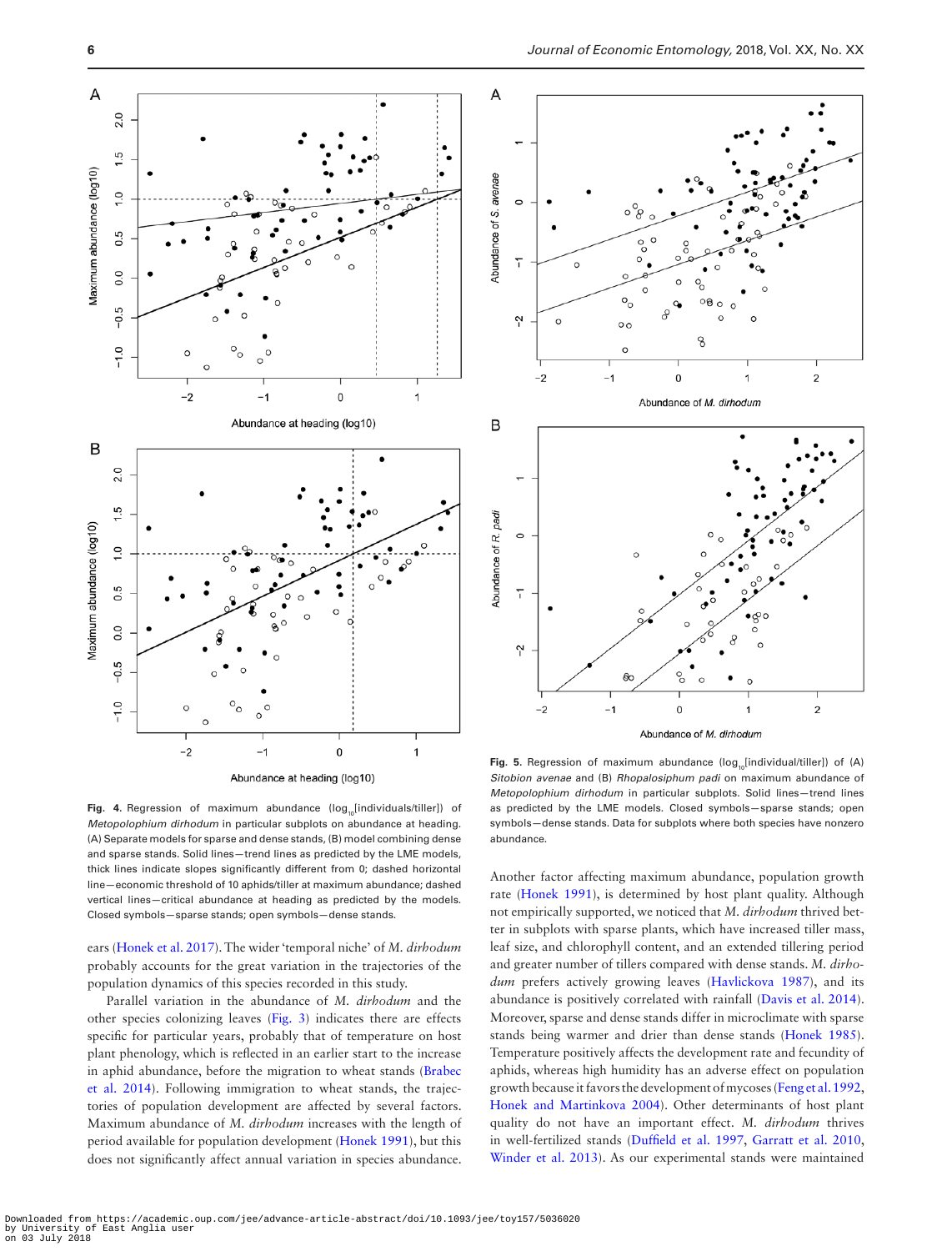using standard agricultural practices and grown in a small area with uniform soil quality, plant nutrition is unlikely to have affected the variation in maximum abundance. Over the course of this 25-yr study, stands were sown with different cultivars, most of which were used for 2–3 consecutive years. As there is only a small variation in the effect of cultivars on the performance of *M. dirhodum* ([Dedryver](#page-7-39)  [and DiPietro 1986](#page-7-39), [Havlickova 1993\)](#page-7-40), it is unlikely that this factor accounts for a significant proportion of the variation in maximum abundance.

#### Predicting Maximum Abundance

Predicting maximum abundance is difficult because there are large variations in the trajectories of the seasonal dynamics of *M. dirhodum*. Although maximum abundance is well correlated with *M. dirhodum* abundance up to 5 wk before the maximum (data not shown), this relationship cannot be used for prediction. This is because of extensive variation in the time of the maximum abundance, which is fixed neither with respect to a calendar date nor with respect to a stage in the development of the host plant. Here we attempted a prediction based on aphid abundance at heading. Unlike in *S. avenae* ([Honek et al. 2017](#page-7-31)), peak density of *M. dirhodum* may not only follow but also precede heading [\(Fig. 3\)](#page-4-0) and consequently aphid abundances at heading may be very low.

Our predictions were based on the results for both stands with high and low plant densities (number of tillers/m<sup>2</sup>). Intensively cultivated crops tend to be densely planted, and all the tillers tend to mature at the same time. In sparsely planted crops, the individual plants produce tillers over a longer period of time than plants in dense crops. As a consequence, there will be leaves suitable for *M. dirhodum* for longer periods in sparse than in dense crops in which the lower leaves die early and aphids occur only on the upper leaves ([Honek and Martinkova 2002](#page-7-16)). Along with other factors, like microclimate, these differences account for our results. In terms of prediction, it is therefore important to know what percentage of the crop can be categorized as sparse. Intensively cultivated crops grown in small fields tend to be densely planted and the total area where the crop is sparse extremely small and can be ignored. A different situation prevails in countries with fields covering up to  $4 \text{ km}^2$  as in lowland areas in Central and Eastern Europe, formerly managed by collective farming. In such large fields, variation in soil conditions, temporary waterlogging, local failures of agrotechnics, etc. may cause the quality of the crop to vary spatially. Currently, there are no estimates of the percentage of the area of commercial crops in which the crop is sparse. In the absence of such information, a short-term prediction for crop stands that vary spatially in quality may be useful.

The mixed model based on results from sparse and dense subplots indicates that aphid abundance at heading is a useful predictor of whether aphid density will exceed the DT of 10 aphids/tiller. Indeed, this model is quite precise in predicting the maximum abundance, as only ca 26% of cases resulted in false predictions (18 false negative and 9 false positive out of a total 101 cases). The effect of crop stand density is still worth further consideration. In the mixed model, sparse stands constituted the majority of the false predictions (20 out of 27), while abundance of aphids in dense stands seemed to be predicted more accurately (only 7 false predictions). When dense and sparse stands were analyzed separately, the prediction was not significant for the sparse sites so it seems that the predictive value of our correlation model was poor for sparse stands. The rate of *M. dirhodum* development in spare stands is enormously variable and *M. dirhodum* numbers exceeded the DT in nearly half of these stands regardless of the abundance at heading. From a practical point of view, populations of this aphid in sparse stands are very

likely to exceed the DT, whereas those in dense stands only did so in four cases (ca. 10 %), which indicates that, in most cases, it may be unnecessary to spray dense crops.

The regression is based on the results for 25 yr, and it is unlikely that additional data will significantly change the parameters. Greater precision of population counts may be achieved by increasing numbers of tillers sampled, but this would be labor consuming in experimental stands and even more difficult in practice. Other methods of predicting maximum numbers also provide less precise predictions at low aphid densities ([Zhou and Carter 1979](#page-8-9)).

#### Importance of *M. dirhodum*

Substantial annual variation in its maximum abundance indicates that *M. dirhodum* may in some years become an economically significant pest. The DT density used in this study (10 individuals/tiller) may cause a 6% loss of yield compared with an aphid-free control ([Niehoff and](#page-7-25)  [Stäblein 1998\)](#page-7-25). This threshold was exceeded in 36 subplots (25%) and 14 yr (57%) of this study. A higher threshold of 20 aphids/tiller (yield loss of 12% compared with control) was exceeded in 26 (18 %) subplots and 10 (40 %) yr, a 40 aphids/tiller threshold (yield loss 17%) was exceeded in 11 (8 %) subplots and 6 (24 %) yr. Thus, in the Czech Republic, *M. dirhodum* was seldom abundant enough to cause significant economic loses. This situation may be far from permanent. Cereal aphids were abundant in the 1970s and 1980s and prompted intensive research ([Dixon 1987](#page-7-14)). Although current long-term predictions indicate that cereal aphid abundance will decrease in the future [\(Newman](#page-7-41)  [2005](#page-7-41)), it is still useful to have a way of providing an early warning of a harmful occurrence since there is no guarantee that there will not be a massive cereal aphid outbreak in the future. It also remains to be shown whether these results are applicable in geographical areas where *M. dirhodum* is an established pest, such as in North America [\(Schotzko and Bosque-Perez 2000,](#page-8-3) [Clement et al. 2004](#page-7-18)) and South America [\(Lopes-da-Silva and Vieira 2007](#page-7-19), [Sepulveda et al. 2017](#page-8-4)), as well as in countries where it is still uncommon, Australia [\(De Barro](#page-7-42)  [1991](#page-7-42)) and Eastern Asia [\(Chen and Feng 2004\)](#page-7-43).

Of the cereal aphids infesting leaves of winter wheat, *M. dirhodum, S. avenae,* and *R. padi*, only the former species frequently reached economically significant levels of abundance. We demonstrate that *M. dirhodum* abundance is highly influenced by crop quality, and this species particularly endangers sparse stands of welldeveloped plants. Dense stands of winter wheat are usually less vulnerable than sparse stands. The relationship between crop quality and abundance of cereal aphids on leaves can be used, in particular, to target protection measures in precision farming. Other aphid species on leaves are from the point of protection of cereals of minor importance.

# **Acknowledgments**

We thank Mrs Helena Uhlířová, Jana Kohoutová, Ludmila Kreslová, and Irena Kubečková for excellent technical assistance. The work was supported by project QJ1530373 and institutional support of The Ministry of Agriculture of the Czech Republic.

# **References Cited**

- <span id="page-6-1"></span>**Alford, L., T. O. Andrade, R. Georges, F. Burel, and J. van Baaren**. **2014**. Could behaviour and not physiological thermal tolerance determine winter survival of aphids in cereal fields? PLoS One 9: e114982.
- <span id="page-6-2"></span>**Anonymous**. **2017**. Aphid Bulletin. [http://eagri.cz/public/web/ukzuz/portal/](http://eagri.cz/public/web/ukzuz/portal/skodlive-organismy/aphid-bulletin/aphid-bulletin/) [skodlive-organismy/aphid-bulletin/aphid-bulletin/](http://eagri.cz/public/web/ukzuz/portal/skodlive-organismy/aphid-bulletin/aphid-bulletin/)
- <span id="page-6-0"></span>**Basky, Z. 1996**. Fluctuation in abundance of cereal aphids in Hungary, with special regards to *Diuraphis noxia*. IOBC WPRS Bulletin. 19: 9–11.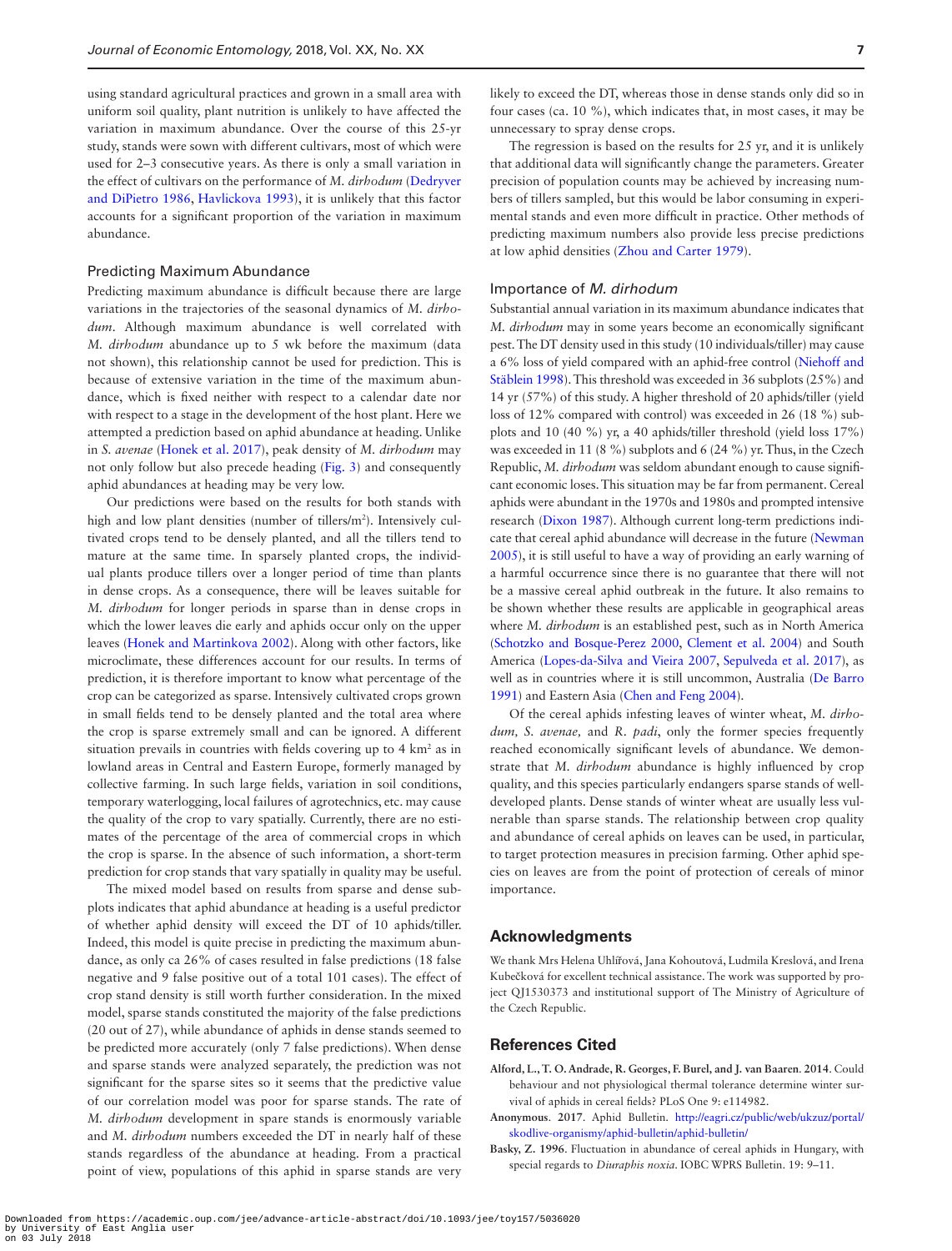- <span id="page-7-0"></span>**Blackman, R. L., and V. F. Eastop. 1984**. Aphids on the World's crops. John Wiley and Sons, Chichester, New York, Brisbane, Toronto and Singapore.
- <span id="page-7-2"></span>**Bode, E. 1980**. Aphids in winter wheat: abundance and limiting factors from 1976 to 1979. Bull SROP WPRS Bull. 3: 49–57.
- <span id="page-7-29"></span>**Boeve, P. J., and M. Weiss. 2002**. Spatial distribution and sampling plants with fixed levels of precision for cereal aphids (Homoptera: Aphididae) infesting spring wheat. Can. Entomol. 130: 67–77.
- <span id="page-7-32"></span>**Brabec, M., A. Honěk, S. Pekár, and Z. Martinková**. **2014**. Population dynamics of aphids on cereals: digging in the time-series data to reveal population regulation caused by temperature. PLoS One 9: e106228.
- <span id="page-7-43"></span>**Chen, C., and M. G. Feng. 2004.** Observation on the initial inoculum source and dissemination of Entomophthorales-caused epizootics in populations of cereal aphids. Sci. China C Life Sci. 47: 38–43.
- <span id="page-7-18"></span>**Clement, S. L., L. R. Elberson, N. Youssef, F. L. Young, and A. A. Evans. 2004**. Cereal aphid and natural enemy populations in cereal production systems in eastern Washington. J. Kans. Entomol. Soc. 77: 165–173.
- <span id="page-7-34"></span>**Davis, T. S., J. T. Abatzoglou, N. A. Bosque-Perez, S. E. Halbert, K. Pike, and S. D. Eigenbrode. 2014**. Differing contributions of density dependence and climate to the population dynamics of three eruptive herbivores. Ecol. Entomol. 39: 566–577.
- <span id="page-7-42"></span>**De Barro, P. J. 1991.** Attractiveness of 4 colors of traps to cereal aphids (Hemiptera: Aphididae) in South Australia. J. Austral. Entomol. Soc. 30: 263–264.
- <span id="page-7-10"></span>**Debek-Jankowska, A., and T. Barczak. 2005**. Parasitoid complex of cereal aphids in Poland. J. Aphidol. 19: 1–10.
- <span id="page-7-11"></span>**Dedryver, C. A. 1978**. Biologie des pucerons des céréales dans l'ouest de la France. I.—Répartition et évolution des populations de *Sitobion avenae* F., *Metopolophium dirhodum* Wlk, et *Rhopalosiphum padi* L., de 1974 a 1977 sur blé d'hiver dans le bassin de Rennes. Ann. Zool. Ecol. Anim. 10: 483–505.
- <span id="page-7-39"></span>**Dedryver, C. A., and J. P. DiPietro. 1986**. Biologie des pucerons des céréales dans l'Ouest de la France. VI.—Etude comparative des fluctuations au champ des populations de *Sitobion avenae* (F.), *Metopolophium dirhodum* (Wlk.) et *Rhopalosiphum padi* (L.) sur différentes cultivars de blé d'hiver. Agronomie 6: 75–84.
- <span id="page-7-27"></span>**Dedryver, C. A., and A. Gellé. 1982**. Biologie des pucerons des céréales dans l'ouest de la France IV.—Étude de l'hivernation de populations anholocycliques de *Rhopalosiphum padi* L., *Metopolophium dirhodum* Wlk. et *Sitobion avenae* F. sur repousses de céréales, dans trois stations de Bretagne et du Bassin parisien. Acta Oecol. Oecol. App. 3: 321–342.
- <span id="page-7-15"></span>**Dedryver, C. A., A. Le Ralec, and F. Fabre**. **2010**. The conflicting relationships between aphids and men: a review of aphid damage and control strategies. C. R. Biol. 333: 539–553.
- <span id="page-7-14"></span>**Dixon, A. F. G. 1987**. Cereal aphids as an applied problem. Agric. Zool. Rev. 2: 1–57.
- <span id="page-7-37"></span>**Duffield, S. J., R. J. Bryson, J. E. B. Young, R. Sylvester-Bradley, and R. K. Scott. 1997**. The influence of nitrogen fertiliser on the population development of the cereal aphids *Sitobion avenae* (F.) and *Metopolophium dirhodum* (Wlk.) on field grown winter wheat. Ann. Appl. Biol. 130: 13–26.
- <span id="page-7-36"></span>**Feng, M. G., R. M. Nowierski, J. B. Johnson, and T. J. Poprawski. 1992**. Epizootics caused by Entomophthoralean fungi (Zygomycetes, Entomophthorales) in populations of cereal aphids (Hom., Aphididae) in irrigated small grains of southwestern Idaho, USA. J. Appl. Entomol. 113: 376–390.
- <span id="page-7-38"></span>**Garratt, M. P. D., D. J. Wright, and S. R. Leather. 2010**. The effects of organic and conventional fertilizers on cereal aphids and their natural enemies. Agric. For. Entomol. 12: 307–318.
- <span id="page-7-33"></span>**Havlickova, H. 1987**. Behaviour and reproduction of cereal aphids in relation to changes in the content of water and free amino acids in wheat during the growing season. J. App. Entomol. 103: 142–147.
- <span id="page-7-40"></span>**Havlickova, H. 1993**. Level and nature of the resistance to the cereal aphid, *Sitobion avenae* (F.), in thirteen winter wheat cultivars. J. Agron. Crop Sci. 171: 133–137.
- <span id="page-7-20"></span>**Havlickova, H. 1997**. Character and extent of damage to winter wheat cultivars caused by cereal aphids. Rostl. Vyroba 43: 113–116.
- <span id="page-7-1"></span>**Holman, J. 2009**. Host plant catalog of aphids. Springer-Verlag, Berlin and Heidelberg, Germany.
- <span id="page-7-35"></span>**Honek, A. 1985**. Plant density and abundance of cereal aphids (Hom., Aphidina). Z. Angew.Entomol. 100: 399–409.
- <span id="page-7-8"></span>**Honek, A. 1987**. Effect of plant quality and microclimate on population growth and maximum abundances of cereal aphids, *Metopolophium dirhodum* (Walker) and *Sitobion avenae* (F.) (Hom., Aphididae). Z. Angew. Entomol. 104: 304–314.
- <span id="page-7-5"></span>**Honek, A. 1991**. Factors determining the peak abundance of *Metopolophium dirhodum* (Homoptera, Aphididae) on cereals. Bull. Entomol. Res. 81: 57–64.
- <span id="page-7-22"></span>**Honek, A., and Z. Martinkova. 1999**. Host-plant mediated influences on population development of *Sitobion avenae* (Sternorrhyncha: Aphididae). Eur. J. Entomol. 96: 135–141.
- <span id="page-7-16"></span>**Honek, A., and Z. Martinkova. 2002**. Factors of between- and within-plant distribution of *Metopolophium dirhodum* (Hom., Aphididae) on small grain cereals. J. Appl. Entomol. 126: 378–383.
- <span id="page-7-6"></span>**Honek, A., and Z. Martinkova. 2004**. Host plant age and population development of a cereal aphid, *Metopolophium dirhodum* (Hemiptera: Aphididae). Bull. Entomol. Res. 94: 19–26.
- <span id="page-7-7"></span>**Honek, A., Z. Martinkova, and H. Lipavska. 1998**. Distribution of *Metopolophium dirhodum* in maize and cereals, pp 569–578. *In* J. M. Nieto-Nafria, and A. F. G. Dixon (eds.), Aphids in natural and managed ecosystems. Universidad de Leon, Leon, Spain.
- <span id="page-7-30"></span>**Honek, A., V. Jarosik, and A. F. Dixon**. **2006**. Comparing growth patterns among field populations of cereal aphids reveals factors limiting their maximum abundance. Bull. Entomol. Res. 96: 269–277.
- <span id="page-7-31"></span>**Honek, A., Z. Martinkova, A. F. G. Dixon, and P. Saska. 2017a**. Annual predictions of the peak numbers of *Sitobion avenae* infesting winter wheat. J. App. Entomol. 141: 352–362.
- <span id="page-7-24"></span>**Honek, A., Z. Martinkova, J. Lukas, M. Rezac, P. Saska, and J. Skuhrovec. 2017b**. Mšice na obilninách: biologie, prognóza a regulace (Aphids on cereals: biology, forecasting and control). [https://www.vurv.cz/sites/](https://www.vurv.cz/sites/File/2017_certifikovana_metodika_Msice.pdf) [File/2017\\_certifikovana\\_metodika\\_Msice.pdf](https://www.vurv.cz/sites/File/2017_certifikovana_metodika_Msice.pdf)
- <span id="page-7-4"></span>**Howard, M. T., and A. F. G. Dixon. 1992**. The effect of plant phenology on the induction of alatae and the development of populations of *Metopolophium dirhodum* (Walker), the rose-grain aphid, on winter wheat. Ann. Appl. Biol. 120: 203–213.
- <span id="page-7-17"></span>**Johnston, R. L., and G. W. Bishop. 1987**. Economic injury levels and economic threshold for cereal aphids (Homoptera, Aphididae) on spring-planted wheat. J. Econ. Entomol. 80: 478–482.
- <span id="page-7-28"></span>**Leather, S. R. 1993**. Overwintering in six arable aphid pests: a review with particular relevance to pest management. J. App. Entomol. 116: 217–233.
- <span id="page-7-3"></span>**Leather, S. R., and K. F. A. Walters. 1984**. Spring migration of cereal aphids. Z. Angew. Entomol. 97: 431–437.
- <span id="page-7-12"></span>**Leather, S. R., N. Carter, K. F. A. Walters, J. R. Chroston, N. Thornback, S. M. Gardner, and S. J. Watson. 1984**. Epidemiology of cereal aphids on winter wheat in Norfolk, 1979–1981. J. App. Ecol. 21: 103–114.
- <span id="page-7-19"></span>**Lopes-da-Silva, M., and L. G. E. Vieira. 2007**. Analysis of the genetic diversity in *Metopolophium dirhodum* (Walker) (Hemiptera, Aphididae) by RAPD markers. Rev. Bras. Entomol. 51: 54–57.
- <span id="page-7-26"></span>**Miller, F. 1956**. Zemědělská entomologie (Agricultural entomology). Nakladatelství ČSAV, Praha.
- <span id="page-7-41"></span>**Newman, J. A. 2005**. Climate change and the fate of cereal aphids in Southern Britain. Glob. Change Biol. 11: 940–944.
- <span id="page-7-25"></span>**Niehoff, B., and J. Stäblein. 1998**. Vergleichende Untersuchungen zum Schadoptential der Getreideblattlausarten *Metopolophium dirhodum* (Wlk.) und *Sitobion avenae* (F.) in Winterweizen. J. Appl. Entomol. 122: 223–229.
- <span id="page-7-13"></span>**Oakley, J. N., and K. F. A. Walters. 1994**. A field evaluation of different criteria for determining the need to treat winter wheat against the agrain aphid *Sitobion avenae* and the rose-grain aphid *Metopolophium dirhodum*. Ann. Appl. Biol. 124: 195–211.
- <span id="page-7-21"></span>**Palik, S., I. Buresova, S. Edler, I. Sedlackova, F. Tichy, and M. Vanova. 2009**. Metodika pěstování ozimé pekárenské pšenice (Methodology of winter wheat growing). [http://www.vukrom.cz/vyzkum/ukoncene-2009/](http://www.vukrom.cz/vyzkum/ukoncene-2009/qg50041/metodika) [qg50041/metodika](http://www.vukrom.cz/vyzkum/ukoncene-2009/qg50041/metodika)
- <span id="page-7-23"></span>**Pinheiro, J., D. Bates, S. DebRoy, D. Sarkar,** and **R Core Team**. **2017**. nlme: linear and nonlinear mixed effects models. R package version 3.1–131. <https://CRAN.R-project.org/package=nlme>
- <span id="page-7-9"></span>**Praslicka, J. 1996**. Influence of some growing factors on the occurrence of cereal aphids associated with winter wheat. Rostl. Vyroba 42: 499–502.